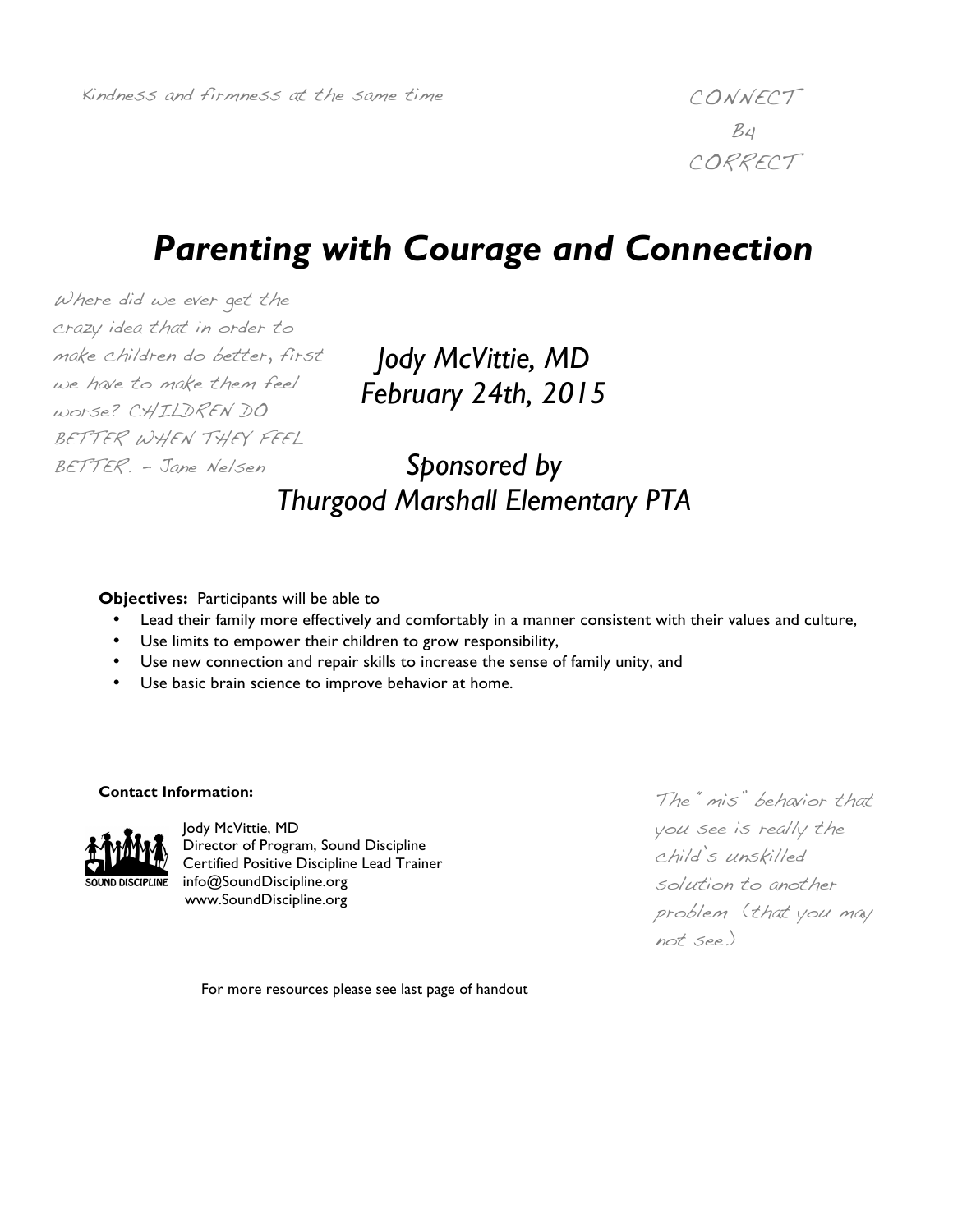## Very Brief Overview of the Adlerian Approach

#### **Core ideas**

- 1. Behavior is purposive
- 2. The goal of behavior is belonging (sense of connection) and meaning (significance). Misbehavior is from "mis"-taken belief about how to find belonging/meaning.
- 3. People are continually making decisions based on how their world is perceived.



4. Horizontal relationships: Everyone is worthy of equal dignity and respect.

### **Basic tools and principles** that flow from Adler's thought

- 1. Teach life skills
- 2. Pay attention to the power of perception
- 3. Focus on encouragement (connection and presence, not rah-rah)
- 4. Hold the tension of Kindness *and* Firmness at the same time (Connect before Correct)
- 5. Look to Mutual Respect
	- Respect for yourself and the situation (firmness)
	- Respect for the needs of the child and others (kindness)
- 6. Celebrate mistakes as opportunities to learn.
- 7. Look to solutions rather than punishment

### **Five Criteria for Effective Discipline**

Effective Discipline:

- 1. Helps children feel a sense of connection. (Belonging and significance.)
- 2. Is mutually respectful and encouraging. (Kind and firm at the same time.)
- 3. Is effective long term. (Considers what the child is thinking, feeling, learning, and deciding about himself and his world – and what to do in the future to survive or to thrive.)
- 4. Teaches important social and life skills. (Respect, concern for others, problem solving, and cooperation as well as the skills to contribute to the home, school or larger community.)
- 5. Invites children to discover how capable they are. (Encourages the constructive use of personal power and autonomy.)

Source: Jane Nelsen, www.positivediscipline.com



*The essentials for living in a democratic society can be simply stated…The principle implies mutual respect, respect for the dignity of others and respect for oneself. The principle is expressed* 

*in a combination of firmness and kindness. Firmness implies self-respect; kindness, respect for the others.*

- Dreikurs, *Social Equality: The Challenge of Today*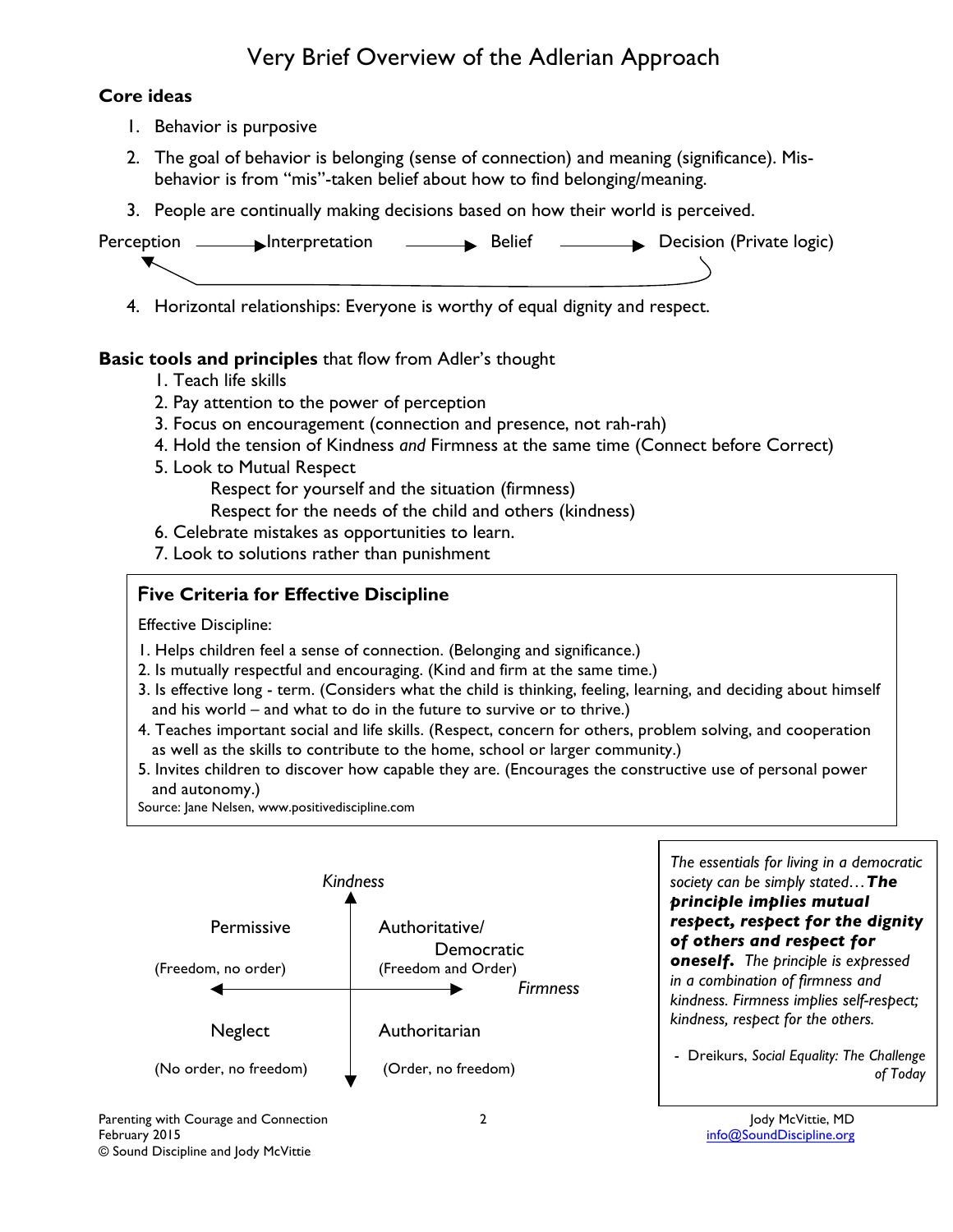## *Connect before Correct:* **The Language of Firmness**

Adapted by Suzanne Smitha from *Positive Discipline for Preschoolers* by Jane Nelsen, Cheryl Erwin and Roslyn Duffy

- 1. **State clear expectations**… "As soon as you finish, you may…"
- 2. **Respond with a question**… "Would you like to do this yourself, or do you want/need my help?"
- 3. **State a given (i.e., a rule or condition)**… "In our house we don't call other people names." "The balls don't go above waist level in the house." "Plates go in the dishwasher after you are done with your snack.")… "In our house we only watch TV for one hour a day. You have already done that today. It is OK to be disappointed."
- 4. **Check the child's knowledge or understanding**… "What needs to happen before you can\_\_\_\_\_?"
- 5. **Invite cooperation**… "I need your help…can you figure out the most helpful thing you could do right now?"
- 6. **Limited choices**… "Would you rather brush your teeth before or after bath time?"
- 7. **Say what you want and mean**… "I want you to put the scotch tape back when you are done using it," or, "The answer is no. (brief pause) it is ok to be upset or feel disappointed."
- 8. **Negotiate an agreement**… "Let's see how we can make this work for both of us." (Don't use this when there is an established rule or understanding that you are intending on continuing.)
- 9. **Use non-verbal language…** a gentle touch on the shoulder to redirect, a look with a smile, a preagreed upon "secret signal," etc.
- 10. **Follow through**… "Time to ….now." Don't argue, just repeat the main word, "now." (A word of caution on this one: if you might get so busy you run the risk of forgetting to follow through, don't choose this option!)
- 11. **For very young children:** Connection, then redirection and distraction

## **The Brain in the Palm of your Hand**

#### **(From** *Parenting from the Inside Out***, by Daniel Seigel and Mary Hartzell)**

- Your wrist and palm: Brain Stem. Responsible for survival instincts: flight, freeze or fight; Autonomic ("automatic") functions
- **Your thumb:** Mid brain. Freeze, flight or fight response, emotions, where we store and integrate memories, and hold fears.
- **Your fingers** over **your thumb**: Cortex. Perception, motor action, speech, higher processing and what we normally call "thinking."

**Your fingernails:** Orbitofrontal cortex/ pre-frontal cortex – a primary integration center for the brain, almost like a "switchboard" that makes sure messages get where they need to go. Functions of the prefrontal cortex: regulation of body through autonomic nervous system, emotional regulation, regulation of interpersonal relationships, response flexibility, intuition, mindsight, self awareness, letting go of fears, morality. The pre-frontal cortex doesn't fully develop until a person is in his or her mid 20's.

What happens when you are stressed, overwhelmed, or trying to deal with traumatic or painful memories? The pre-frontal cortex shuts down; it no longer functions. (This is temporary, thank goodness!) You have flipped your lid. You can't use most of those 9 functions above (and can't learn). To engage, to learn, you need to calm down and bring the orbito-frontal cortex back into functioning. Watch Daniel Siegel explain it: http://www.youtube.com/watch?v=DD-lfP1FBFk

**Mirror neurons:** The "monkey see, monkey do" neurons that pay a key role in social interaction, connection and learning. Go to: http://www.pbs.org/wgbh/nova/sciencenow/3204/01.html for an excellent 14 minute Nova episode on **mirror neurons.**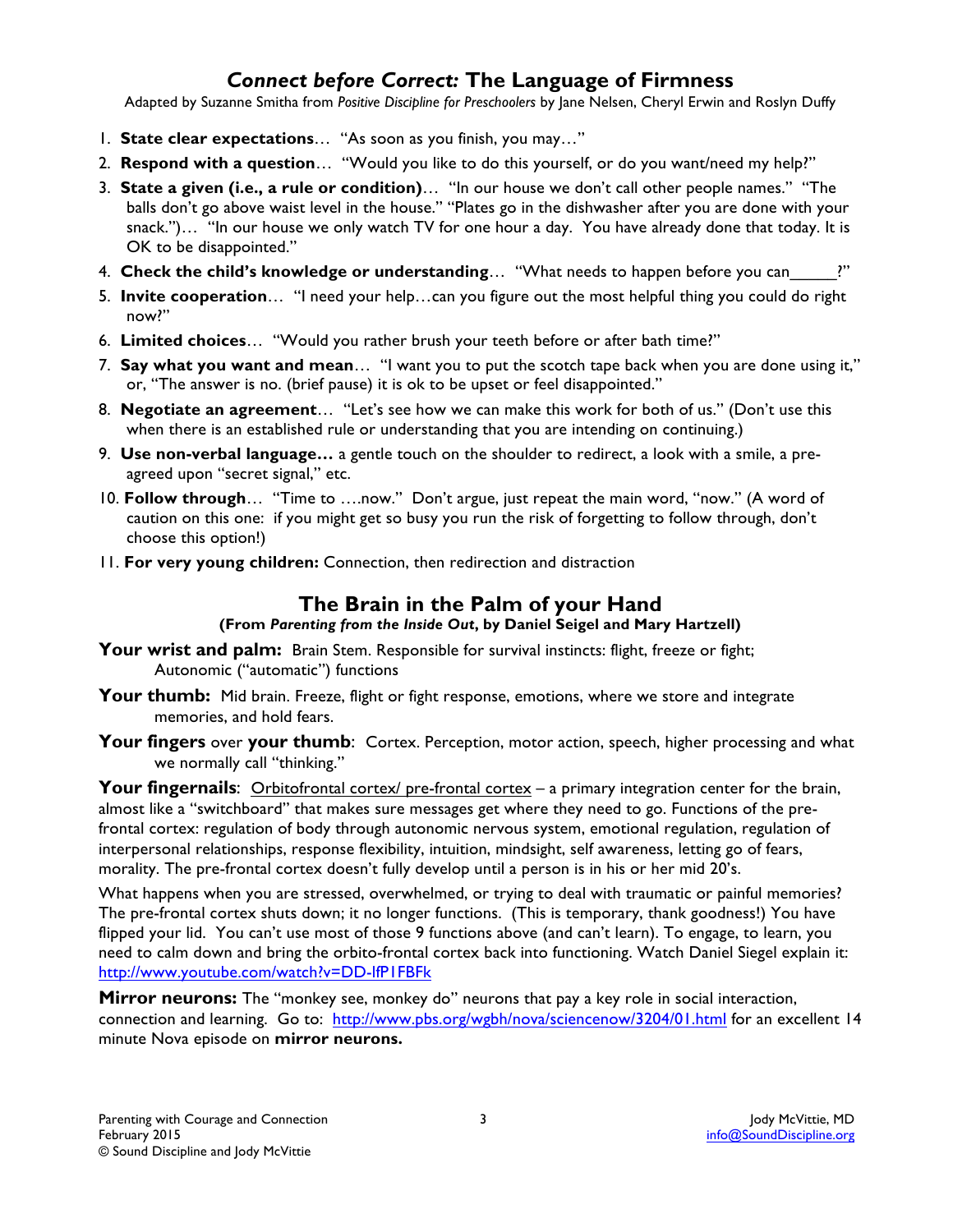# Encouragement or Praise?

Adapted from Positive Discipline by Jane Nelsen, Ballantine Books

#### **Encouragement**

1. To inspire with courage (Courage < Old French corage, < Latin cor heart) 2. To spur on: to stimulate

**Self-evaluation** ("Tell me about it") ("What do you think?")

**Addresses Deed**

Appreciation, Respectful ("Thank you for helping.") ("Who can show me the proper way to sit?")

#### **Empathy**

("What do you think and feel?") ("I can see that you enjoyed that.")

**Self disclosing "I" messages** ("I appreciate your help")

**Asks questions** ("What is an appropriate noise level for the library?")

**Effect:** Feel worthwhile without the approval of others. Self confidence, Self reliance Self esteem

#### **Praise**

- 1. To express a favorable judgment of
- 2. To glorify, especially by attribution of perfection.
- 3. An expression of approval

**Evaluation by others** 

("I like it.")

#### **Addresses doer**

Expectation, Patronizing ("Your are such a good boy.") ("Good girl!") ("I like the way Suzie is sitting.")

#### **Conformity**

("You did it right.") ("I am so proud of you.")

**Judgmental "I" messages** ("I like the way you are sitting.")

**Should statements** ("You should be quiet like your sister.")

#### **Effect:**

Feel worthwhile only when others approve. Dependence on others "Other" esteem

*Questions you might ask:*

Am I inspiring self-evaluation or dependence on the evaluation of others? Am I being respectful or patronizing? Am I helping them discover how to act or trying to manipulate their behavior? Am I seeing the child's point of view or my own? Would I make this comment to a friend or neighbor?

Words for practice. Remember to leave out the judgments (good, bad, perfect, nice). *Descriptive* encouragement: "I notice…." *Appreciative* encouragement: "I appreciate….", "Thank you for…." *Empowering* encouragement: "I trust you…", "I know you can…"

*Courage* (from the root word: cor – latin, heart) is the very small step you take in the direction to be more of who you truly are when it might be easier to take a step in another direction. (This is not an official definition!) So when you *encourage* someone, you are creating a space for him or her to take that step.